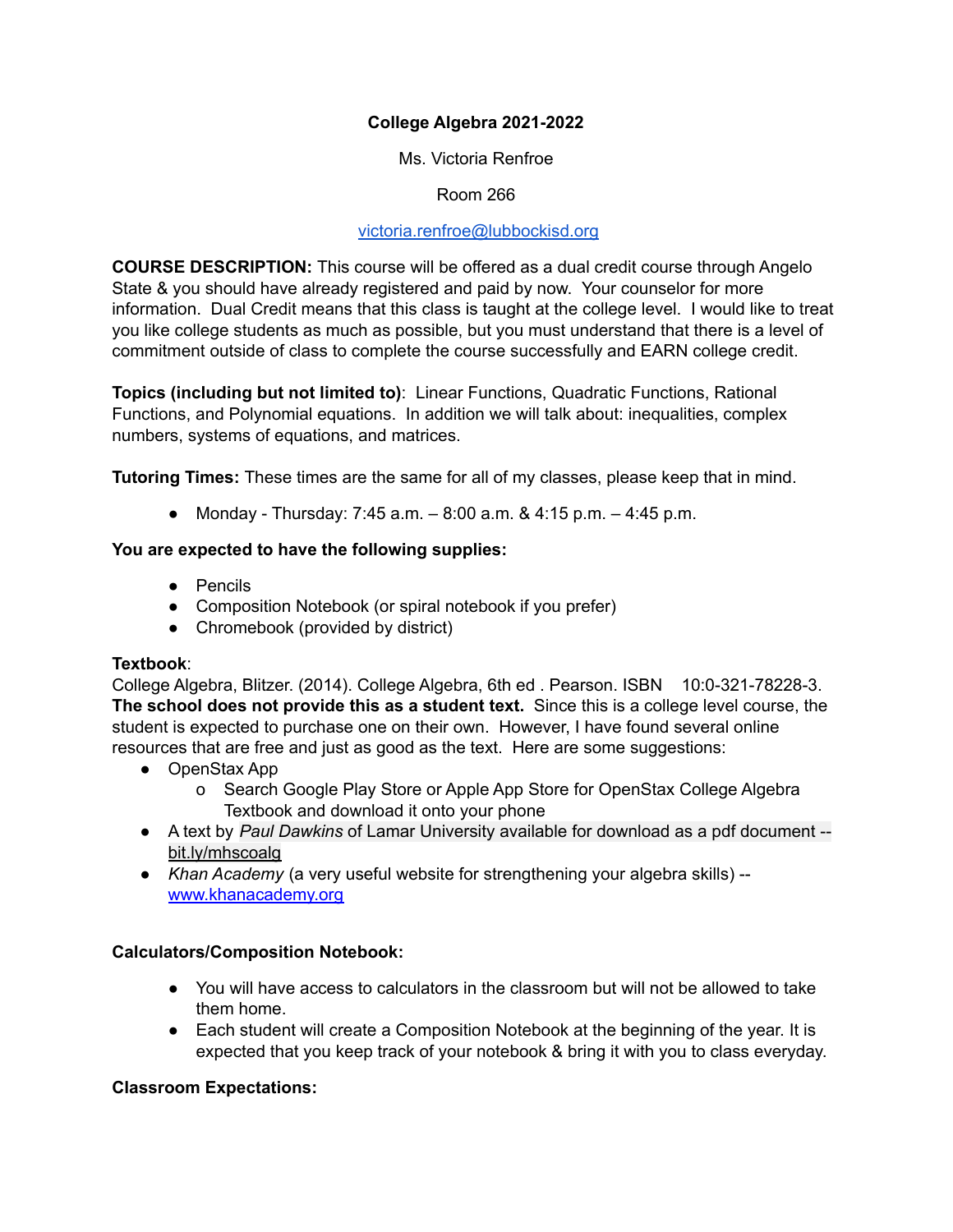- Follow classroom procedures
- Come to class on time, prepared to learn everyday
- Respect everyone and everything
- Using time wisely
- Use public voice

# **Grading Policy:**

- There will be a minimum of 9 assignments each 9 weeks (this means about one-ish assignment each week)
- There will be 3 new grades each progress report
- District Assessments
	- o We do not have one :)

## **Late Work**

- Late work/assignments will be accepted until the end of the progress report period. For example if you had an assignment from the first 3 week progress report that you were trying to turn in during the 3rd 3 week progress report it would not be accepted. THIS INCLUDES CORRECTIONS.
- If you turn in an assignment late, but before the end of the progress report period 10 points come off the top of your assignment.

## **Corrections**

- Any grade below an 80 can be corrected for up to 80%. Students may correct ANY grades to an 80.
- You will turn in the corrections form with all the questions your did wrong on your assignment.

## **Attendance Policy**:

- Students are expected to attend all classes in order to be successful in a course.
- When an unavoidable reason for class absence arises, such as illness, an official trip authorized by the school or an official activity, it is the student's responsibility to complete work missed within a reasonable period of time.
- Students are officially enrolled in all courses for which they pay tuition and fees at the time of registration. Should a student, for any reason, delay in reporting to a class after official enrollment, absences will be attributed to the student from the first class meeting.

## **Tardy:**

- You need to be in your seat when the bell rings.
- You will be responsible for any missed work because of the tardy.

#### **Google Classroom:**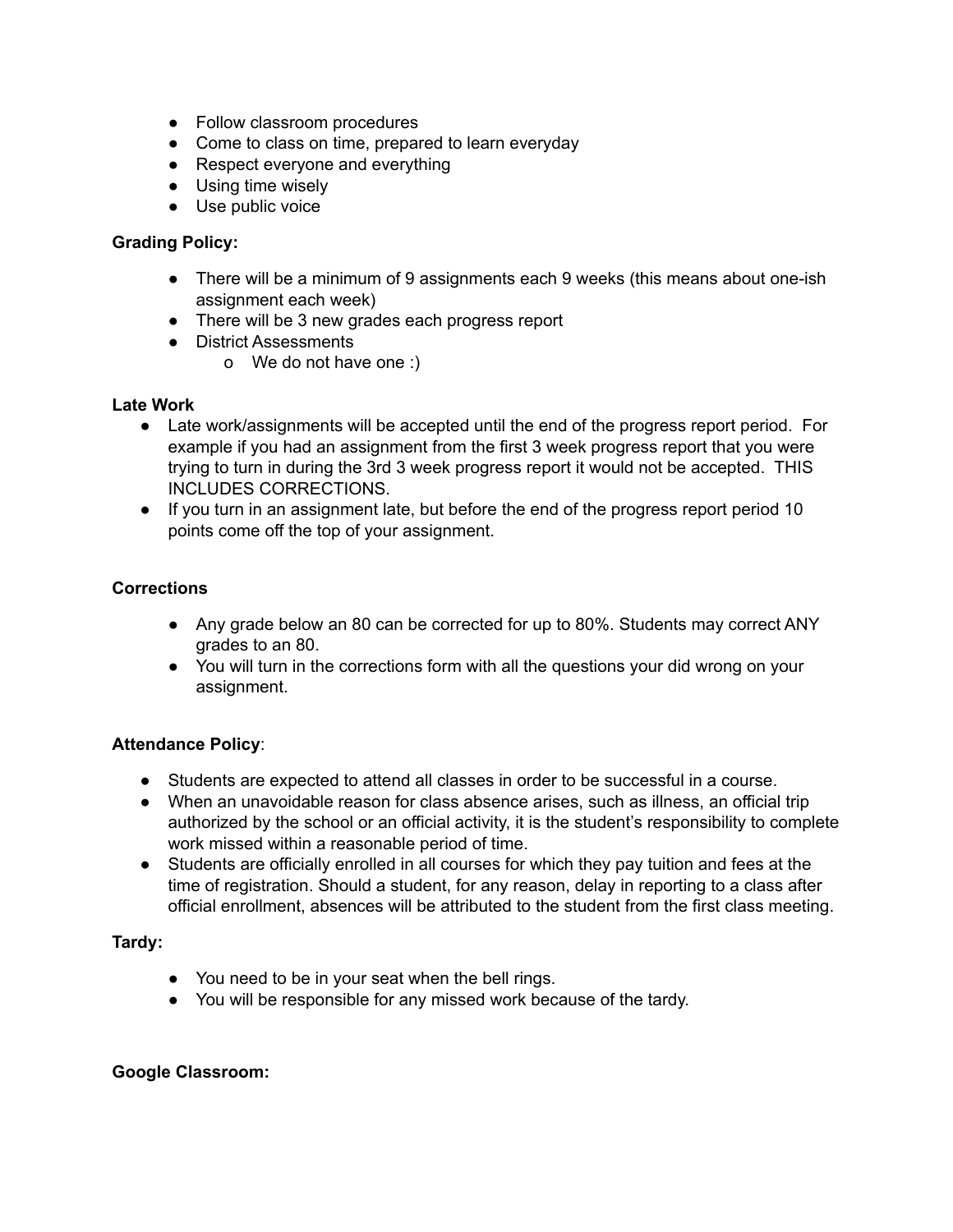- You are expected to look for **ANY** missing assignments on Google Classroom, if you can not find them I can help you.
- Classroom code 1st Period:
- Classroom code 2nd Period:
- Classroom code 5th Period:
- Classroom code 6th Period:
- Classroom code 8th Period:

### **Student Disability Services**

ASU is committed to the principle that no qualified individual with a disability shall, on the basis of disability, be excluded from participation in or be denied the benefits of the services, programs or activities of the university, or be subjected to discrimination by the university, as provided by the Americans with Disabilities Act of 1990 (ADA), the Americans with Disabilities Act Amendments of 2008 (ADAAA), and subsequent legislation.

The Office of Student Affairs is the designated campus department charged with the responsibility of reviewing and authorizing requests for reasonable accommodations based on a disability, and it is the student's responsibility to initiate such a request by contacting:

Ms. Dallas A. Swafford

Director of Student Disability Services

325-942-2047

[dallas.swafford@angelo.edu](mailto:dallas.swafford@angelo.edu)

Houston Harte University Center

## **Title IX Statement**

Angelo State University is committed to the safety and security of all students. If you or someone you know experience sexual harassment, sexual assault, domestic or dating violence, stalking, or discrimination, you may contact ASU's Title IX Coordinator:

Michelle Nicole Boone, J.D.

Director of Title IX Compliance

Michelle.boone@angelo.edu

325-486-6357

Mayer Administration Building 204

## **Student Absence for Observance of Religious Holy Days**

A student who intends to observe a religious holy day should make that intention known in writing to the instructor prior to the absence. See ASU Operating Policy 10.19 Student Absence for Observance of Religious Holy Day for more information.